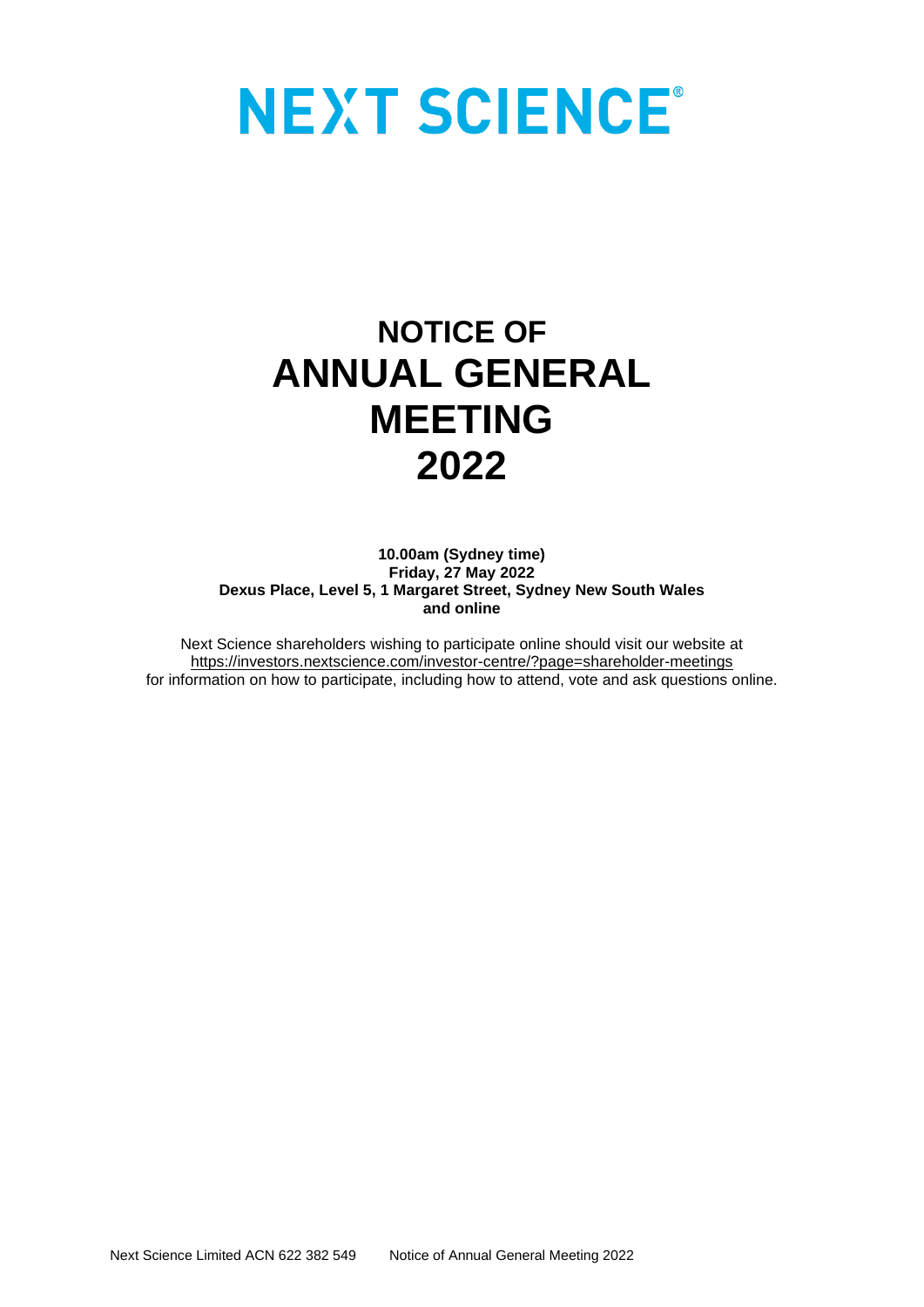Dear Shareholder,

On behalf of the Board of Directors of Next Science Limited (**Next Science/Company**), I am pleased to invite you to Next Science's 2022 Annual General Meeting (**AGM**).

The AGM will be held on **Friday, 27 May 2022** commencing at **10.00am** (Sydney time). Shareholders may choose to attend in person or virtually.

**Virtual attendance.** You may attend the AGM virtually by using the following online link: [https://meetings.linkgroup.com/NXS2022.](https://meetings.linkgroup.com/NXS2022) Online attendees will have the ability to ask questions and vote during the meeting. A guide on how to use the online facility is available on Next Science's website at: <https://investors.nextscience.com/investor-centre/?page=shareholder-meetings>

**Physical attendance.** The Annual General Meeting will be held physically at **Level 5, 1 Margaret Street, Sydney**. The venue is easily accessible from Wynyard train station and there are multiple parking stations located within walking distance.



**Voting before the AGM.** You may, and are encouraged to, enter your vote on the items of business ahead of the AGM by completing and returning the enclosed Voting and Proxy Form (or by voting online) no later than 10.00am (Sydney time) on Wednesday, 25 May 2022. The details on how to do this are specified in the Notice of Meeting and on the Voting and Proxy Form provided.

**Questions and comments.** I encourage you to submit questions and comments ahead of the AGM using the enclosed Question Form or online when you submit your votes. Instructions on how to do this are specified in this Notice of Meeting. We will endeavor to deal with any questions and comments received as follows:

- Questions relating to specific items of business, including any questions for the auditor, will be dealt with when that item of business is being considered during the AGM;
- Questions and comments regarding the management of Next Science will be dealt with following the CEO & Managing Director presentation; and
- Questions that fall outside of the above areas and are appropriate will if possible, be addressed during the AGM or be forwarded to the appropriate staff member to address after the AGM.

**Items of business.** The formal items of business are set out on page 3. In addition, I will give an address as Chair and Judith Mitchell, Next Science's CEO & Managing Director, will present a business update. You will be able to listen to both the address and presentation via the online webcast. A copy of my address and the CEO & Managing Director presentation will also be released on the ASX prior to the commencement of the meeting and be available on Next Science's website.

If you have any questions regarding the AGM, please contact Next Science's share registrar, Link Market Services either by telephone on +61 1800 990 363 or by email to [registrars@linkmarketservices.com.au.](mailto:registrars@linkmarketservices.com.au)

Thank you for your support of Next Science.

Yours sincerely,

oRod lla

**Mark Compton AM** Chair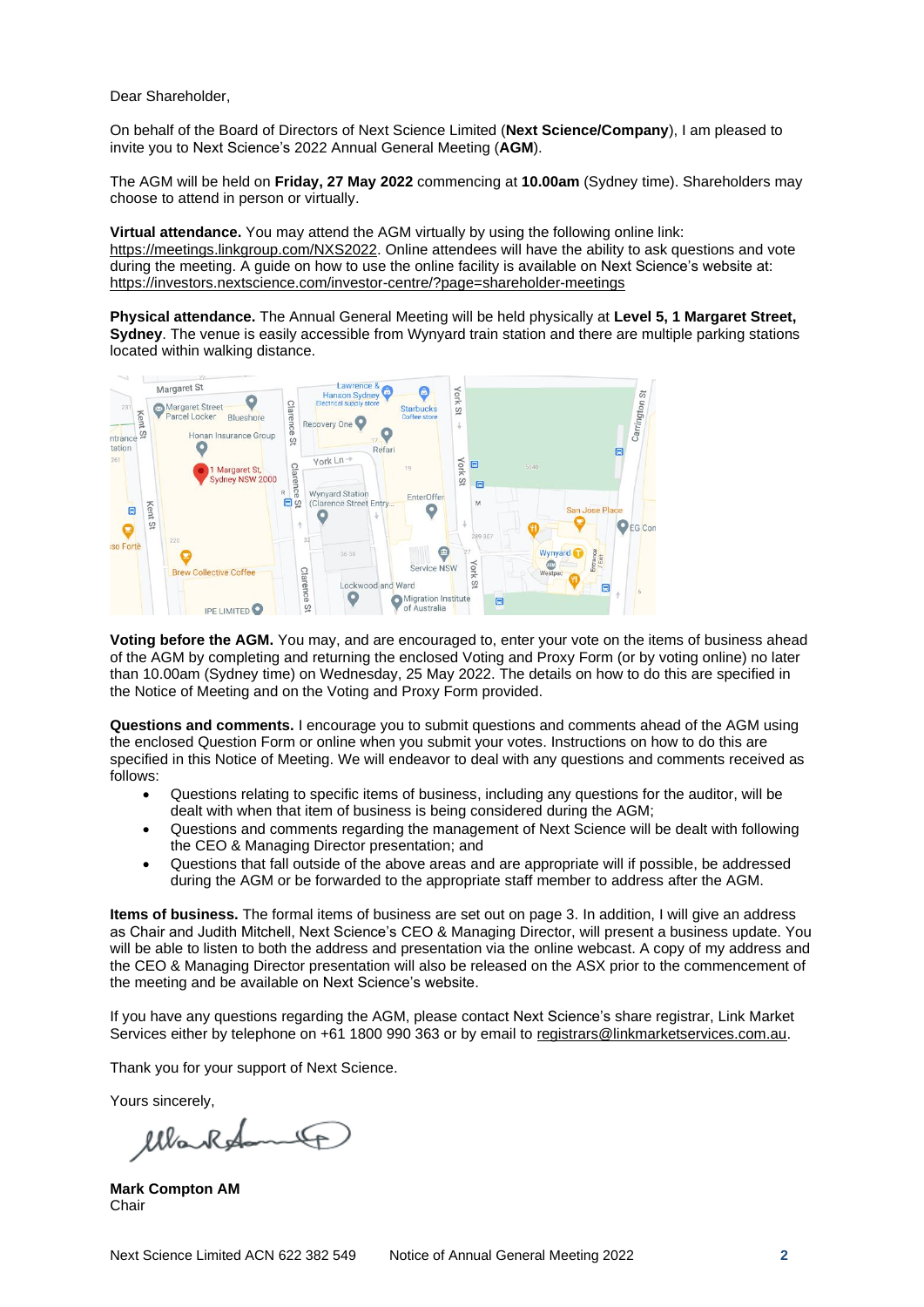# **ITEMS OF BUSINESS**

#### **1. Receipt of 2021 Annual Financial Report**

To receive and consider the Annual Financial Report, the Directors' Report, and the Independent Auditor's Report of Next Science for the financial year ended 31 December 2021.

#### **2. Remuneration report**

To consider and, if thought fit, pass the following as a non-binding ordinary resolution:

*"That the Company's Remuneration Report for the period 1 January 2021 to 31 December 2021, as included in the Directors' Report, is adopted."*

Note: The vote on this item is advisory only and does not bind the Directors or Next Science.

*Board voting recommendation:* The Directors abstain from making a recommendation in the interests of good corporate governance.

#### **3. Director re-election**

To consider and, if thought fit, pass the following as an ordinary resolution:

*"That Bruce Hancox who retires pursuant to Rule 20.6(a) of the Company's Constitution, and being eligible, is re-elected as a director of the Company."*

#### *Board voting recommendation:* FOR

#### **4. Approval of prior issue of shares**

To consider and, if thought fit, pass the following as an ordinary resolution:

*"That the issue of 6,666,667 fully paid ordinary shares at an issue price of \$0.90 per share, on the terms and conditions set out in the Explanatory Notes which form part of this Notice of Meeting, is approved under and for the purposes of ASX Listing Rule 7.4 and all other purposes."*

#### *Board voting recommendation:* FOR

# **5. Approval to issue shares to Walker Group Holdings Pty Limited**

To consider and, if thought fit, pass the following as an ordinary resolution:

*"That the issue of up to 4,444,445 fully paid ordinary shares to Walker Group Holdings Pty Limited at an issue price of \$0.90 per share, on the terms and conditions set out in the Explanatory Notes which form part of this Notice of Meeting, is approved under and for the purposes of ASX Listing Rule 10.11 and for all other purposes."*

#### *Board voting recommendation:* FOR

The **Explanatory Notes** accompanying this Notice of Meeting provide additional information regarding the above items of business and form part of this Notice of Meeting.

By Order of the Board

ancha Run

Gillian Nairn Company Secretary 22 April 2022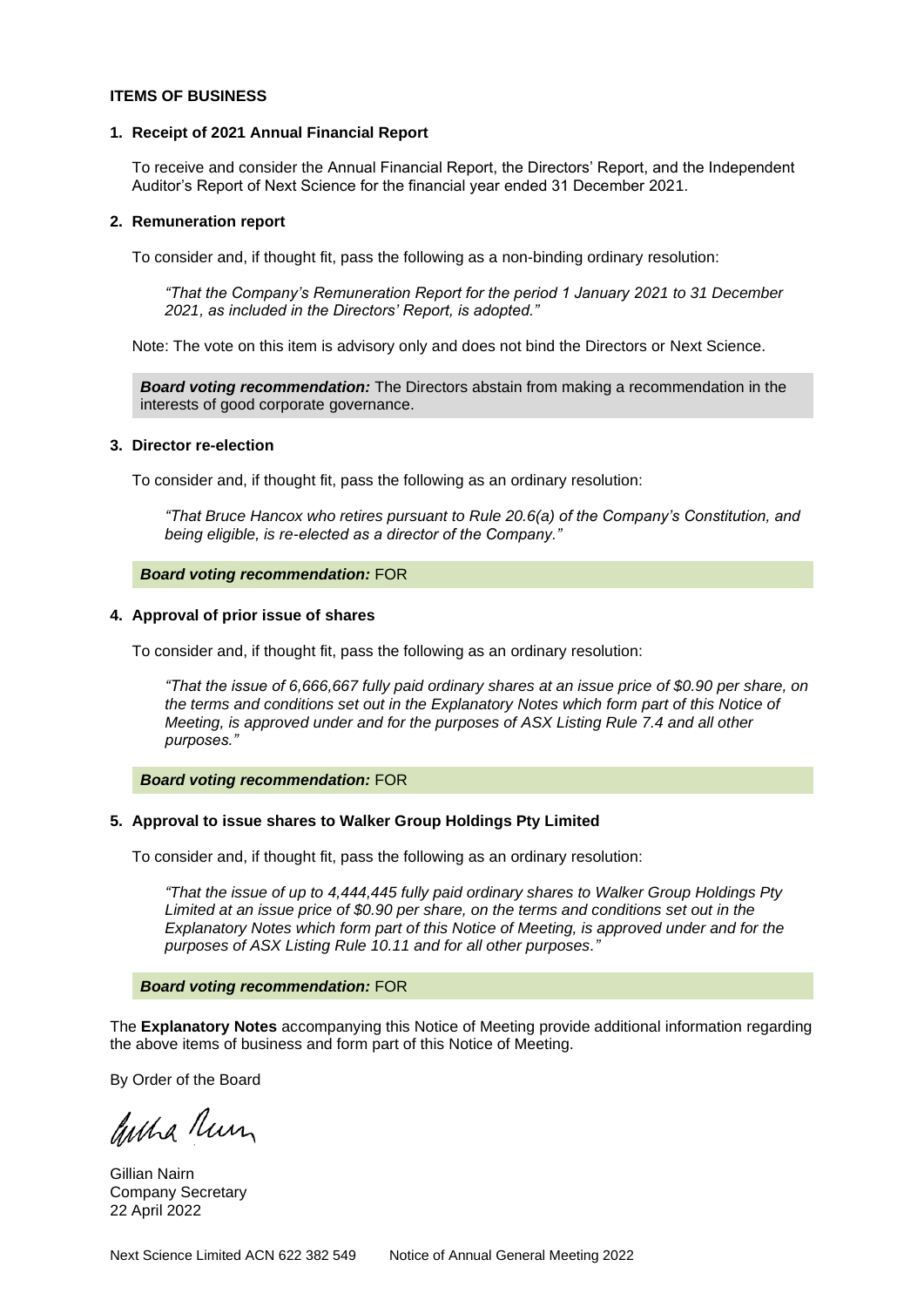# **IMPORTANT INFORMATION - PARTICIPATION AND VOTING**

| Investor       | <b>Eligibility</b>                                                                                                                                                                                                                                          |
|----------------|-------------------------------------------------------------------------------------------------------------------------------------------------------------------------------------------------------------------------------------------------------------|
| Shareholder    | In accordance with regulation 7.11.37 of the Corporations Regulations 2001 (Cth),<br>registered holders of shares of Next Science as at 7.00pm (Sydney time) on<br>Wednesday, 25 May 2022 will be entitled to participate in and vote at the AGM.           |
| Joint holder   | If more than one joint holder of shares participates in the AGM (whether<br>personally, by proxy or by attorney or by representative) and tenders a vote, only<br>the vote of the joint holder whose name appears first on the register will be<br>counted. |
| Option holders | Not eligible to vote.                                                                                                                                                                                                                                       |

# **Determining if you are eligibile to vote and participate at the AGM**

# **How you can vote**

If you are entitled to participate in and vote at the AGM, you can vote your shares in one of the following ways.

Next Science reserves the right to declare a Voting and Proxy Form invalid if it is not received in a manner indicated below.

Shareholders are encouraged to call Next Science's share registry, Link Market Services (**Link**), if you have any questions regarding submitting your votes, by phoning 1800 990 363 (within Australia) or +61 1800 990 363 (Overseas).

| <b>Voting</b><br><b>Options</b>                   | <b>Details</b>                                                                                                                                                                                                                                                                                                                                                                                                                                                                                                                                                   | <b>Steps</b>                                                                                                                                                                                                                                                                                                                                                                                                                       |
|---------------------------------------------------|------------------------------------------------------------------------------------------------------------------------------------------------------------------------------------------------------------------------------------------------------------------------------------------------------------------------------------------------------------------------------------------------------------------------------------------------------------------------------------------------------------------------------------------------------------------|------------------------------------------------------------------------------------------------------------------------------------------------------------------------------------------------------------------------------------------------------------------------------------------------------------------------------------------------------------------------------------------------------------------------------------|
| Online<br>prior to<br>the AGM                     | You may vote your shares online prior to the<br>AGM.                                                                                                                                                                                                                                                                                                                                                                                                                                                                                                             | Go to: www.linkmarketservices.com.au<br>To be effective, your votes must be<br>received by Next Science no later than<br>10.00am (Sydney time) on Wednesday,<br>25 May 2022.                                                                                                                                                                                                                                                       |
| By<br>post<br>οf<br>fax<br>to<br>prior<br>the AGM | <b>Direct Vote</b><br>Shareholders may complete Section A of<br>the enclosed Voting and Proxy Form and<br>deliver it to Next Science prior to the AGM.<br>Shareholders should complete their voting<br>directions by selecting 'FOR' or 'AGAINST'<br>or 'ABSTAIN' for each resolution on the<br>Voting and Proxy Form.<br><b>Appoint a Proxy or Nominee</b><br>Alternatively, Shareholders may appoint a<br>proxy or proxies to vote and act on your<br>behalf at the AGM. A proxy need not be a<br>Shareholder and can be an individual or a<br>body corporate. | Completed Voting and Proxy Forms may<br>be posted to:<br>Next Science Limited<br>C/- Link Market Services Limited<br>Locked Bag A14<br>Sydney South NSW 1235<br>Australia<br>Alternatively, completed Voting and Proxy<br>Forms may be faxed to: +61 2 9287 0309<br>To be effective, your completed Voting and<br>Proxy Form must be received by Next<br>Science no later than 10.00am (Sydney<br>time) on Wednesday, 25 May 2022. |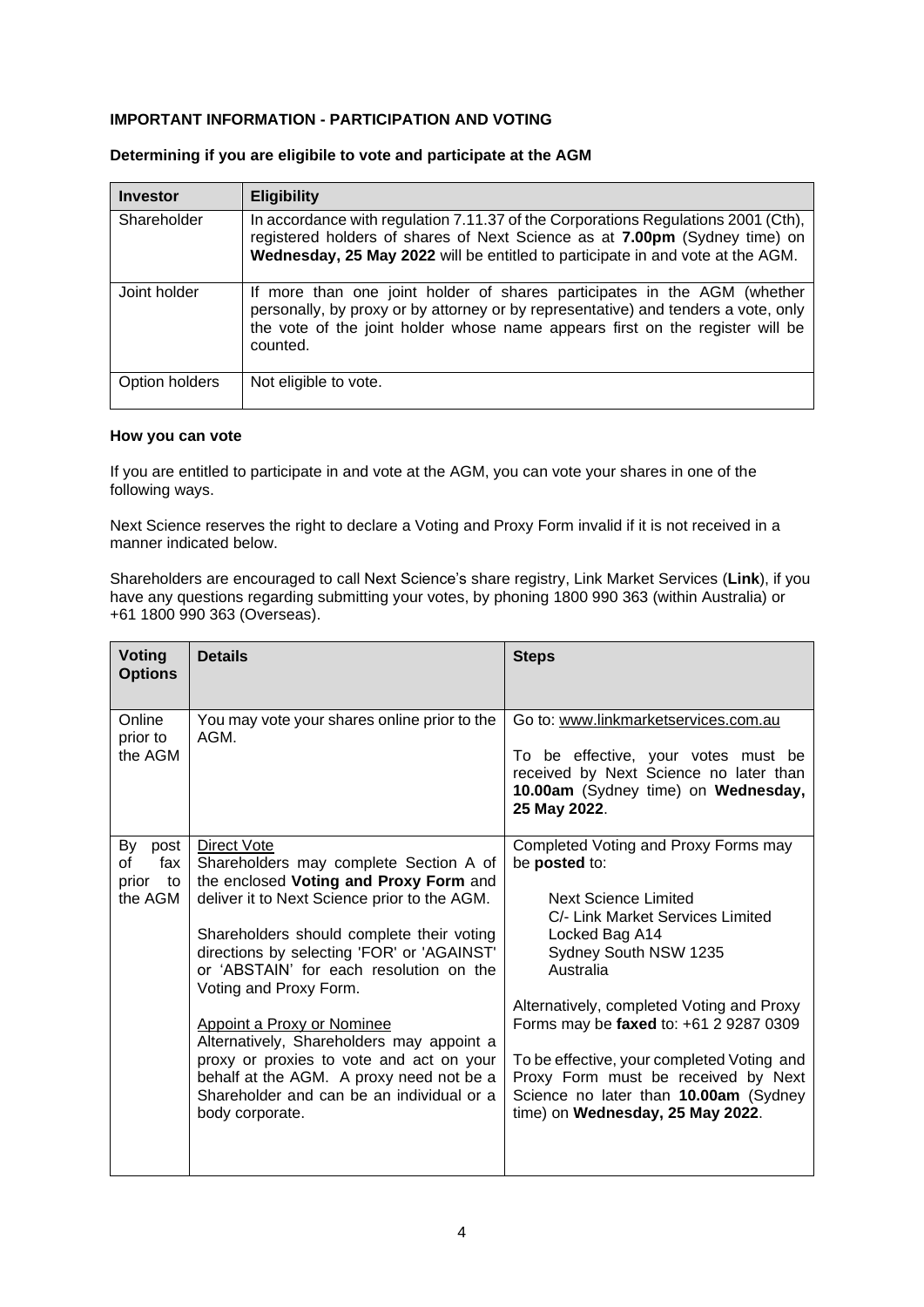| <b>Voting</b><br><b>Options</b>              | <b>Details</b>                                                                                                                                                                                                                                                                                                                                                                                                                           | <b>Steps</b>                                                                                                                                                                                                                                                                                                                                                                                                                                                                                                                                |
|----------------------------------------------|------------------------------------------------------------------------------------------------------------------------------------------------------------------------------------------------------------------------------------------------------------------------------------------------------------------------------------------------------------------------------------------------------------------------------------------|---------------------------------------------------------------------------------------------------------------------------------------------------------------------------------------------------------------------------------------------------------------------------------------------------------------------------------------------------------------------------------------------------------------------------------------------------------------------------------------------------------------------------------------------|
|                                              | You may appoint one or two proxies (but no<br>more). If two proxies are appointed, you<br>may specify the proportion or number of the<br>votes each proxy is appointed to exercise.<br>In accordance with Rule 17.1 of Next<br>Science's Constitution, if no proportion or<br>number is specified, each proxy may<br>exercise half of the Shareholder's votes.                                                                           |                                                                                                                                                                                                                                                                                                                                                                                                                                                                                                                                             |
|                                              | If you appoint the Chair of the AGM as your<br>proxy, or the Chair becomes your proxy by<br>default, and you do not direct your proxy<br>how to vote on item 3, then by submitting<br>the proxy form you will be expressly<br>authorising the Chair to exercise your proxy<br>on the relevant resolution, even though the<br>resolutions are connected, directly or<br>indirectly, with the remuneration of Key<br>Management Personnel. |                                                                                                                                                                                                                                                                                                                                                                                                                                                                                                                                             |
|                                              | To appoint a proxy, Shareholders should<br>complete Section B of the enclosed Voting<br>and Proxy Form.                                                                                                                                                                                                                                                                                                                                  |                                                                                                                                                                                                                                                                                                                                                                                                                                                                                                                                             |
|                                              | If no direction is given on an item or if<br>Section A and Section B are both completed<br>on the Voting and Proxy Form, your vote<br>may be passed to the Chair of the AGM as<br>your proxy. The Chair will vote<br>- in<br>accordance wth the voting intentions stated<br>below.                                                                                                                                                       |                                                                                                                                                                                                                                                                                                                                                                                                                                                                                                                                             |
| Voting<br>online<br>during<br>the<br>meeting | You may vote during the AGM by attending<br>the AGM virtually. You can do this by<br>facility<br>logging<br>into<br>the<br>online<br>at<br>https://meetings.linkgroup.com/NXS2022,<br>where you will be able to register and vote<br>online, in real time, at the AGM.<br>You should ensure that you have access to<br>a laptop, computer, tablet or mobile device<br>and be connected to internet to use the<br>virtual AGM facility.   | Registration for the online facility will<br>commence from 9.30am on Friday, 27<br>May 2022.<br><b>Shareholders</b><br>When you log into the online platform<br>https://meetings.linkgroup.com/NXS2022,<br>you will be required to register as a<br>Shareholder or proxy holder and will be<br>able to vote your shares or the shares you<br>represent as proxy. If you are a<br>Shareholder, you will need to provide your<br>Shareholder number and the postcode for<br>your shareholding to register to vote once<br>you have logged in. |
|                                              |                                                                                                                                                                                                                                                                                                                                                                                                                                          | If you need assistance locating your<br>Shareholder number, please contact Link<br>on 1800 990 363.<br><b>Proxy holders</b><br>A proxy who is attending the virtual<br>meeting will need a proxy number, issued<br>by Link, to register to vote once logged in.                                                                                                                                                                                                                                                                             |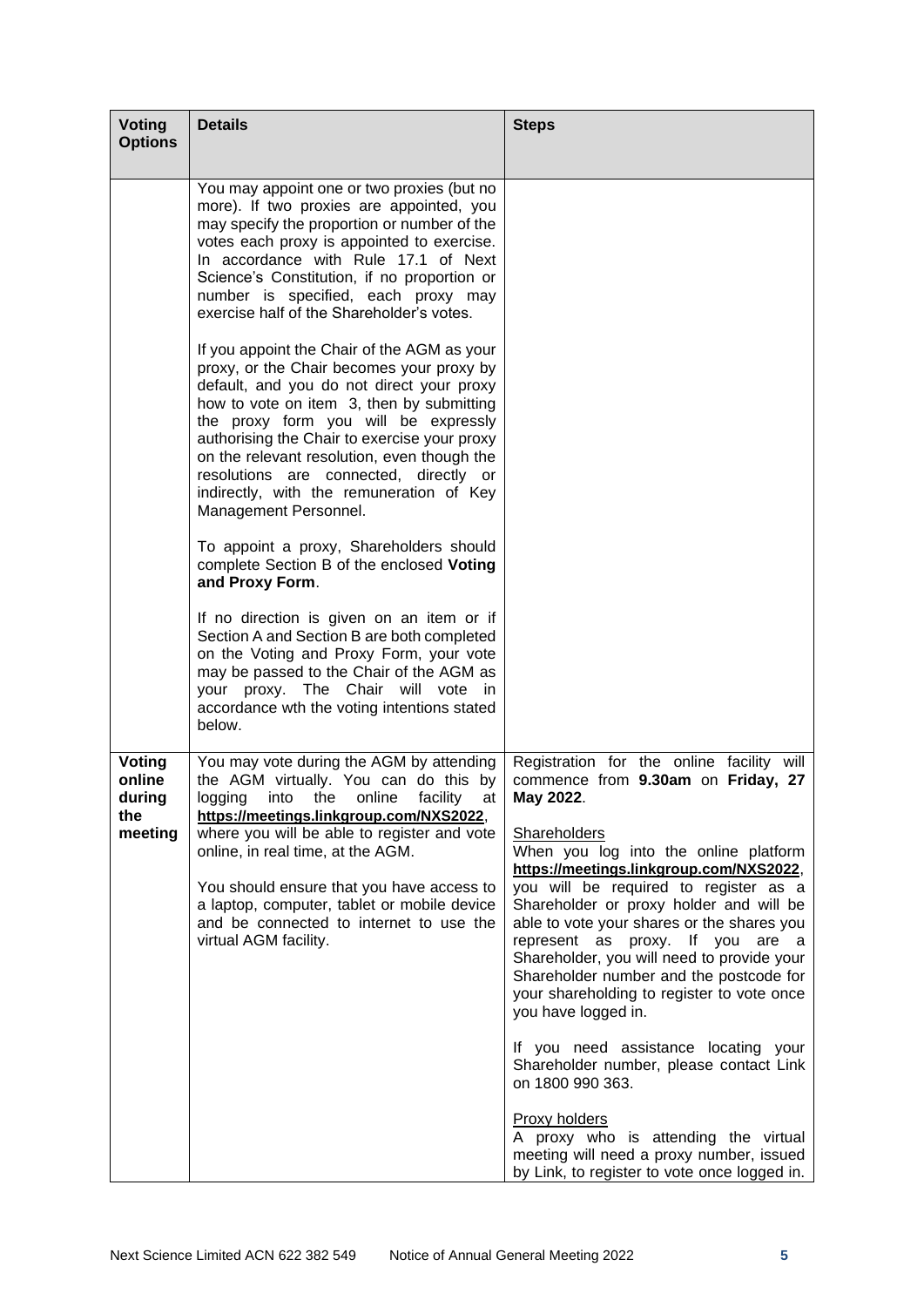| <b>Voting</b><br><b>Options</b>    | <b>Details</b>                                                                                                                                                                                                                                       | <b>Steps</b>                                                                                                                                                                                                                                                                                 |
|------------------------------------|------------------------------------------------------------------------------------------------------------------------------------------------------------------------------------------------------------------------------------------------------|----------------------------------------------------------------------------------------------------------------------------------------------------------------------------------------------------------------------------------------------------------------------------------------------|
|                                    |                                                                                                                                                                                                                                                      | The share registry, Link, will endeavour to<br>provide confirmation of the proxy number<br>nominated<br>proxy holders to the<br>to<br>registered email address of the appointing<br>Shareholder the day prior to the AGM and<br>lodgement<br>following<br>of<br>the<br>proxy<br>appointment. |
|                                    |                                                                                                                                                                                                                                                      | experience<br>lf<br>any<br>technical<br>vou<br>difficulties during the AGM, please<br>contact Link by phoning: 1800 990 363.                                                                                                                                                                 |
|                                    |                                                                                                                                                                                                                                                      | More information is available in the Guide<br>on how to use the online facility which is<br>available on Next Science's website at:<br>https://investors.nextscience.com/investor-<br>centre/?page=shareholder-meetings.                                                                     |
| Voting<br>in                       | If you attend the AGM in person, you will be<br>able to register and vote at the AGM by<br>attending Level 5, 1 Margaret Street,                                                                                                                     | Registration will commence from 9.30am<br>(Sydney time) on Friday, 27 May 2022.                                                                                                                                                                                                              |
| person<br>during<br>the<br>meeting | <b>Sydney NSW.</b>                                                                                                                                                                                                                                   | To facilitate a smooth registration, please<br>bring a copy of your Voting and Proxy Form                                                                                                                                                                                                    |
|                                    | You will be required to adhere to enhanced<br>hygiene,<br>registration<br>physical<br>and<br>distancing requirements in order to gain<br>access to the AGM. For example, you may<br>be required to undertake a temperature<br>check and wear a mask. | with you on the day.                                                                                                                                                                                                                                                                         |

# **Power of attorney**

If you appoint an attorney to act on your behalf at the AGM your appointment must be made by a duly executed power of attorney. The power of attorney (or a certified copy of it) must be received by Next Science's share registry no later than **10.00am** (Sydney time) on **Wednesday, 25 May 2022**.

# **Corporate representatives**

A body corporate which is a Shareholder, or which has been appointed as a proxy, must ensure that it appoints a corporate representative in accordance with section 250D of the Corporations Act to exercise its powers at the AGM. The representative should deliver to Next Science, prior to the AGM, a properly executed letter or other document confirming its authority to act as the company's representative.

# **Voting intentions and exclusions**

Voting exclusions apply to items 2, 4 and 5 as set out in this Notice of Meeting. The Chair of the AGM intends to vote all available proxies in favour of ('FOR') items 2, 3, 4 and 5.

It is intended that voting on each of the proposed resolutions at the AGM will be conducted by a poll.

# **How you can ask questions and make comments**

Shareholders are invited to submit questions and make comments relating to the business of Next Science or any item of business at the AGM using any of the methods set out below. Whilst we may not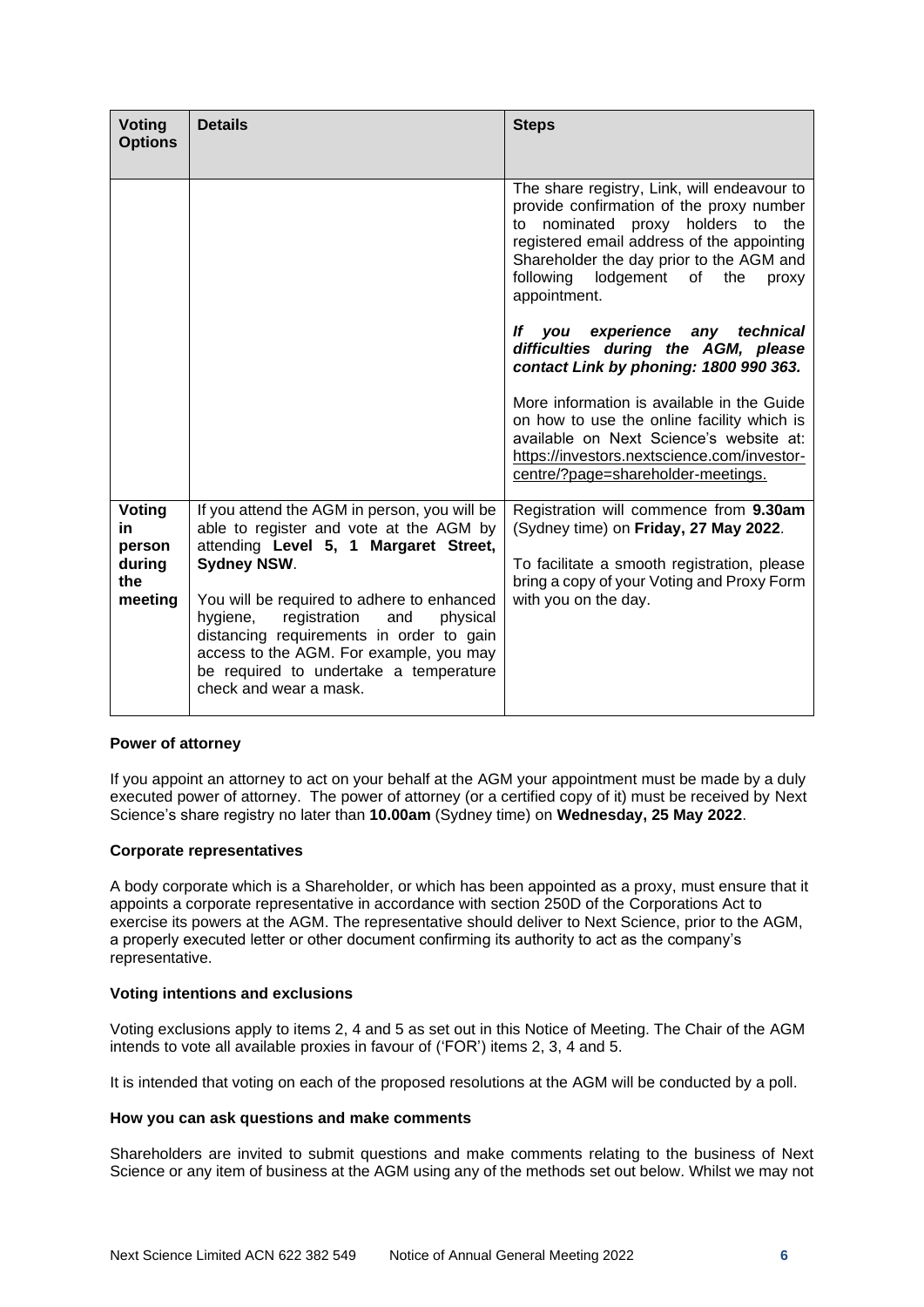be able to respond to each question individually, we will endeavour to respond to as many as possible of the most frequently raised shareholder questions received.

| <b>Option</b>                             | <b>Details</b>                                                                                                                                           | <b>Steps</b>                                                                                                                                                                                                                                                                                                                                                                                                                                                                                                                                                                                                                                    |
|-------------------------------------------|----------------------------------------------------------------------------------------------------------------------------------------------------------|-------------------------------------------------------------------------------------------------------------------------------------------------------------------------------------------------------------------------------------------------------------------------------------------------------------------------------------------------------------------------------------------------------------------------------------------------------------------------------------------------------------------------------------------------------------------------------------------------------------------------------------------------|
| Online prior<br>to the AGM                | You may submit questions<br>and comments online prior<br>to the AGM.                                                                                     | Go to: www.linkmarketservices.com.au<br>Questions and comments must be received by Next<br>Science no later than 5.00pm (Sydney time) on<br>Wednesday, 18 May 2022.                                                                                                                                                                                                                                                                                                                                                                                                                                                                             |
| By post<br>or<br>fax prior to<br>the AGM  | You may submit questions<br>and<br>comments<br>by<br>completing the attached<br>Question Form                                                            | Completed Question Forms may be posted to:<br><b>Next Science Limited</b><br>C/- Link Market Services Limited<br>Locked Bag A14<br>Sydney South NSW 1235<br>Australia<br>Alternatively, completed Question Forms may be faxed<br>to:<br>+61 2 9287 0309<br>Questions and comments must be received by Next<br>Science no later than 5.00pm (Sydney time) on<br>Wednesday, 18 May 2022.                                                                                                                                                                                                                                                          |
| Attending the<br>meeting<br>virtually     | Shareholders who join the<br>AGM virtually will be able<br>to ask questions during the<br>AGM.                                                           | Registration for the online facility will commence from<br>9.30am on Friday, 27 May 2022.<br>When<br>online<br>platform<br>you<br>log<br>into<br>the<br>https://meetings.linkgroup.com/NXS2022, you will be<br>able to ask questions by clicking the box on screen and<br>typing in your question.<br>If you experience any technical difficulties during<br>the AGM, please contact Link by phoning: 1800 990<br>363.<br>More information is available in the Guide on how to use<br>the online facility which is available on Next Science's<br>website at: https://investors.nextscience.com/investor-<br>centre/?page=shareholder-meetings. |
| Attending the<br>meeting<br>in.<br>person | If you attend the AGM in<br>person, you will be able to<br>ask questions at the AGM<br>by attending Level 5, 1<br><b>Margaret Street, Sydney</b><br>NSW. | Registration will commence from 9.30am (Sydney time)<br>on Friday, 27 May 2022.<br>On registration, you will be provided with an attendance<br>card.                                                                                                                                                                                                                                                                                                                                                                                                                                                                                            |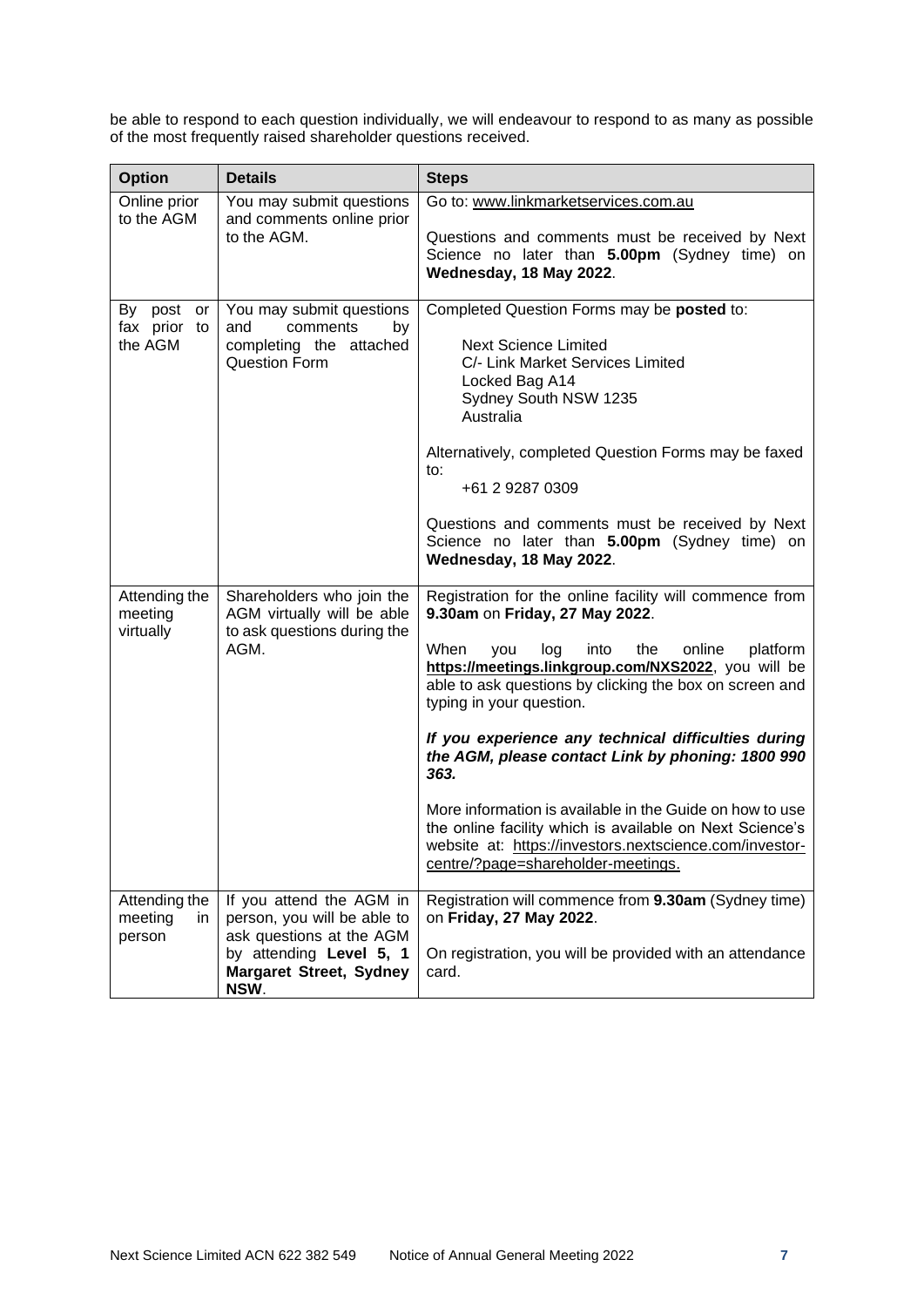# **EXPLANATORY NOTES**

These Explanatory Notes have been prepared in relation to the items of business to be conducted at the AGM. The purpose of these Explanatory Notes is to provide shareholders of Next Science (**Shareholders**) with the information that is reasonably required by them to decide on how to vote upon the resolutions being put forward at the AGM.

Items 3, 4 and 5 are ordinary resolutions which require a simple majority of votes cast by Shareholders entitled to vote on the item. Item 2, relating to the Remuneration Report, is advisory only and does not bind the Directors or the Company.

# **Item 1 Receipt of 2021 Annual Financial Report**

This item of business provides a reasonable opportunity for shareholders to comment on and ask questions on the financial statements and reports for the financial year ended 31 December 2021 and on the business, operations and management of Next Science. There will also be an opportunity to ask questions of the Company's auditor.

Next Science's 2021 Annual Report, containing the Financial Report, Directors' Report and Independent Auditor's Report is available for Shareholders on the Company's website at [https://investors.nextscience.com/investor-centre/?page=half-year-and-full-year-reports.](https://investors.nextscience.com/investor-centre/?page=half-year-and-full-year-reports)

Shareholders who have previously elected to receive a hard copy of the Company's Annual Report will receive it in the mail.

# **Item 2 Remuneration report**

Section 250R(2) of the Corporations Act provides that at a listed company's AGM, a resolution that the Remuneration Report be adopted must be put to the vote.

Broadly, the Remuneration Report sets out information as it relates to Next Science's overall remuneration framework and remuneration paid to KMP during the financial year. This includes information such as:

- the Board's policy in relation to remuneration of the KMP;
- the relationship between the Board's policy and Company performance; and
- details of any performance conditions attached to KMP remuneration.

KMP are those persons having authority and responsibility for planning, directing and controlling the activities of the Company, directly or indirectly, including any director (whether executive or otherwise) of the Company.

Following consideration of the Remuneration Report, the Chair of the AGM will give Shareholders a reasonable opportunity to ask questions about, or make comments on, the Remuneration Report. A resolution that the Remuneration Report be adopted will then be put to the vote. The vote on the resolution is advisory only and does not bind the Directors or Next Science. However, the Board will take the outcome of the vote into consideration.

# Voting exclusion statement applicable to Item 2

In accordance with the *Corporations Act 2001* (Cth), the Company will disregard any votes cast on Item 2:

- by, or on behalf of, a member of the Company's key management personnel (**KMP**) whose remuneration details are included in the Remuneration Report or their closely related parties (such as close family members and any controlled companies), regardless of the capacity in which the vote is cast; or
- as a proxy by a person who is a member of the KMP at the date of the AGM or their closely related parties.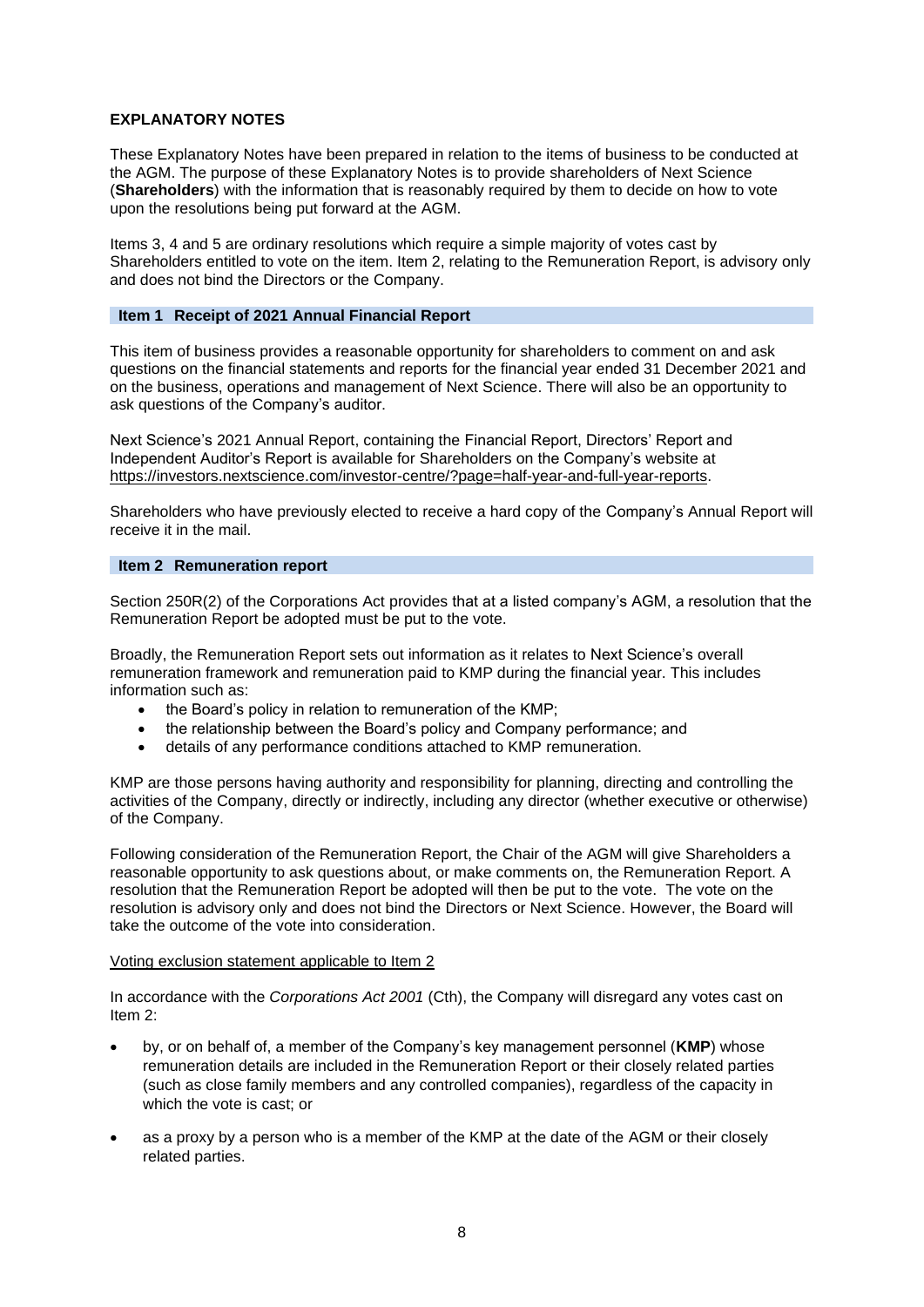However, votes will not be disregarded if they are cast as proxy for a person entitled to vote on Item 2:

- in accordance with a direction as to how to vote on the Voting and Proxy Form; or
- by the chair of the AGM pursuant to an express authorisation to exercise the proxy even though Item 2 is connected with the remuneration of the Company's KMP.

*Board voting recommendation:* The Directors abstain from making a recommendation on this resolution in the interests of good corporate governance.

#### **Item 3 Director re-election**

ASX Listing Rule 14.4 provides that a director of an entity must not hold office (without re-election) past the third annual general meeting following the director's appointment or 3 years, whichever is longer.

Non-Executive Director, Mr Bruce Hancox, was appointed by the Board on 20 October 2017 and was elected by shareholders at the Company's 2019 AGM. Accordingly, Mr Hancox will retire at the AGM.

Mr Hancox offers himself for re-election. If Shareholders do not re-elect Mr Hancox, then he will cease to be a Director of the Company at the end of the AGM.

Mr Hancox is currently the Chair of the Audit and Risk Committee. He has over 35 years of corporate experience across a broad spectrum of commerce including 16 years with Brierley Investments Limited in New Zealand. Mr Hancox held a number of senior roles at Brierley Investments as general manager and Chair and served on the board of a number of their subsidiaries in New Zealand, Australia and the US.

Mr Hancox has been a financial advisor to interests of Mr Langley Walker since 2008. He serves as a director of investments and wealth management at Walker Group Holdings Pty Limited and works with the Walker group of companies to pursue investment opportunities outside the property market.

The Board has assessed Mr Hancox as not being independent due to his association with Walker Group Holdings Pty Limited, a major shareholder of the Company, as this association may be perceived to influence his capacity to bring an independent judgment to bear on issues before the Board and to act in the best interests of the entity and its security holders generally.

Mr Hancox holds a Bachelor of Commerce from Canterbury University, New Zealand.

*Board voting recommendation:* The Board, with Bruce Hancox abstaining, unanimously recommends Shareholders vote **FOR** this item.

#### **Item 4 Approval of prior issue of placement shares**

On 24 February 2022, Next Science announced that it had completed a placement to institutional and sophisticated investors raising A\$6 million (before costs) (**Tranche 1**). This placement was part of a broader capital raising which included an additional A\$4 million commitment from major shareholder, Mr. Lang Walker (with completion conditional upon shareholder approval) (**Tranche 2**) and a share purchase plan (**SPP**) to raise a combined total of approximately \$15 million.

On 3 March 2022 (**Issue Date**), Next Science issued 6,666,667 fully paid ordinary shares to the institutional and sophisticated investors who participated in Tranche 1 of the placement.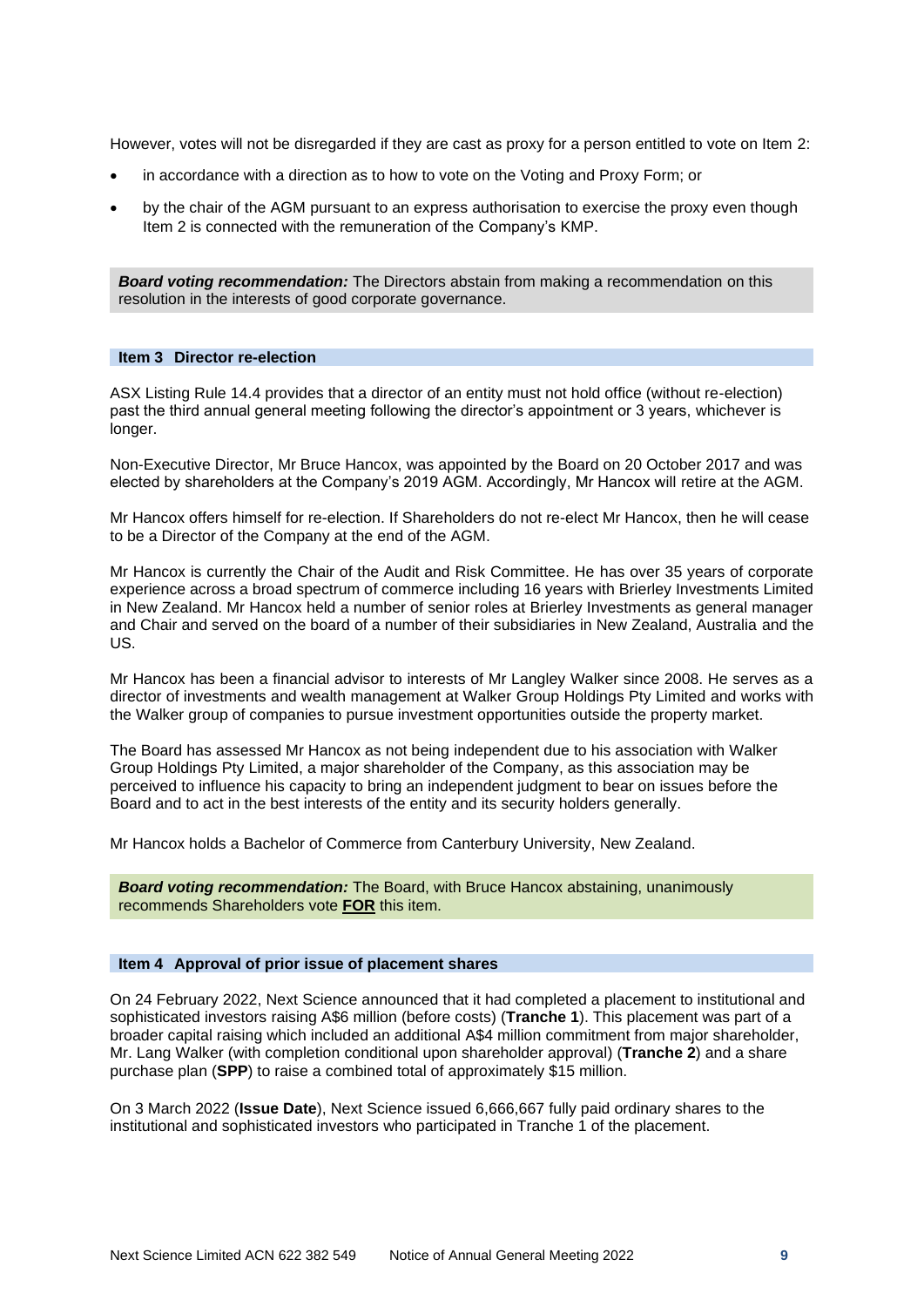Broadly speaking, and subject to a number of exceptions, Listing Rule 7.1 limits the amount of equity securities that a listed company can issue without the approval of its shareholders over any 12-month period to 15% of the fully paid ordinary securities it had on issue at the start of that period.

The Tranche 1 shares were issued by Next Science without shareholder approval utilising Next Science's 15% placement capacity under Listing Rule 7.1.

Listing Rule 7.4 allows the shareholders of a listed company to approve an issue of equity securities after it has been made or agreed to be made provided the issue did not breach Rule 7.1. If an issue of shares is approved under Listing Rule 7.4, the issue is taken to have been approved under Listing Rule 7.1 and the issue no longer reduces the company's capacity to issue further equity securities without shareholder approval during the 12 month period following the issue date.

As stated above, the issue of the Tranche 1 shares was made utilising Next Science's 15% placement capacity. Accordingly, the issue of the Tranche 1 shares did not breach Rule 7.1.

Next Science is seeking shareholder approval of the issue of the Tranche 1 shares for the purposes of Listing Rule 7.4 to refresh its 15% placement capacity so that it retains flexibility to issue additional equity securities, if and when appropriate, during the 12 month period following the Issue Date, without having to obtain shareholder approval for such issues under Listing Rule 7.1.

If this resolution is passed, the Issue will be *excluded* in calculating Next Science's 15% limit in Listing Rule 7.1, effectively increasing the number of equity securities the Company can issue without shareholder approval over the 12-month period following the Issue Date.

If this resolution is not passed, the Issue will be *included* in calculating Next Science's 15% limit in Listing Rule 7.1, effectively decreasing the number of equity securities the Company can issue without shareholder approval over the 12-month period following the Issue Date.

| <b>Listing Rule</b><br>reference | Commentary                                                                                                                                                                                                                                                                                                                                                |
|----------------------------------|-----------------------------------------------------------------------------------------------------------------------------------------------------------------------------------------------------------------------------------------------------------------------------------------------------------------------------------------------------------|
| 7.5.1                            | The securities were issued to a range of institutional and sophisticated investors<br>introduced by Canaccord Genuity and Wilsons.                                                                                                                                                                                                                        |
| 7.5.2 & 7.5.4                    | 6,666,667 fully paid ordinary shares were issued on 3 March 2022.                                                                                                                                                                                                                                                                                         |
| 7.5.3                            | N/A, the securities are fully paid ordinary shares.                                                                                                                                                                                                                                                                                                       |
| 7.5.5                            | The securities were issued at \$0.90 per share being a total sum of A\$6,000,000.30.                                                                                                                                                                                                                                                                      |
| 7.5.6                            | Funds raised from the issue of securities are being used to provide working capital<br>to accelerate the growth profile of the business and invest in sales and marketing,<br>invest in clinical studies to provide further evidence of the efficacy of XPERIENCE™<br>and strengthen the Company's balance sheet and provide working capital flexibility. |
| 7.5.7                            | N/A, the shares were issued pursuant to a placement, the material details of which<br>were announced to the ASX on 24 February 2022.                                                                                                                                                                                                                      |
| 7.5.8                            | A voting exclusion statement is set out below.                                                                                                                                                                                                                                                                                                            |

The following information is provided in accordance with ASX Listing Rule 7.5:

Voting exclusion statement applicable to Item 4

In accordance with ASX Listing Rule 14.11, the Company will disregard any votes cast 'FOR' Item 4 by or on behalf of:

- institutional and sophisticated investors who participated in the above issue; or
- an associate of those persons.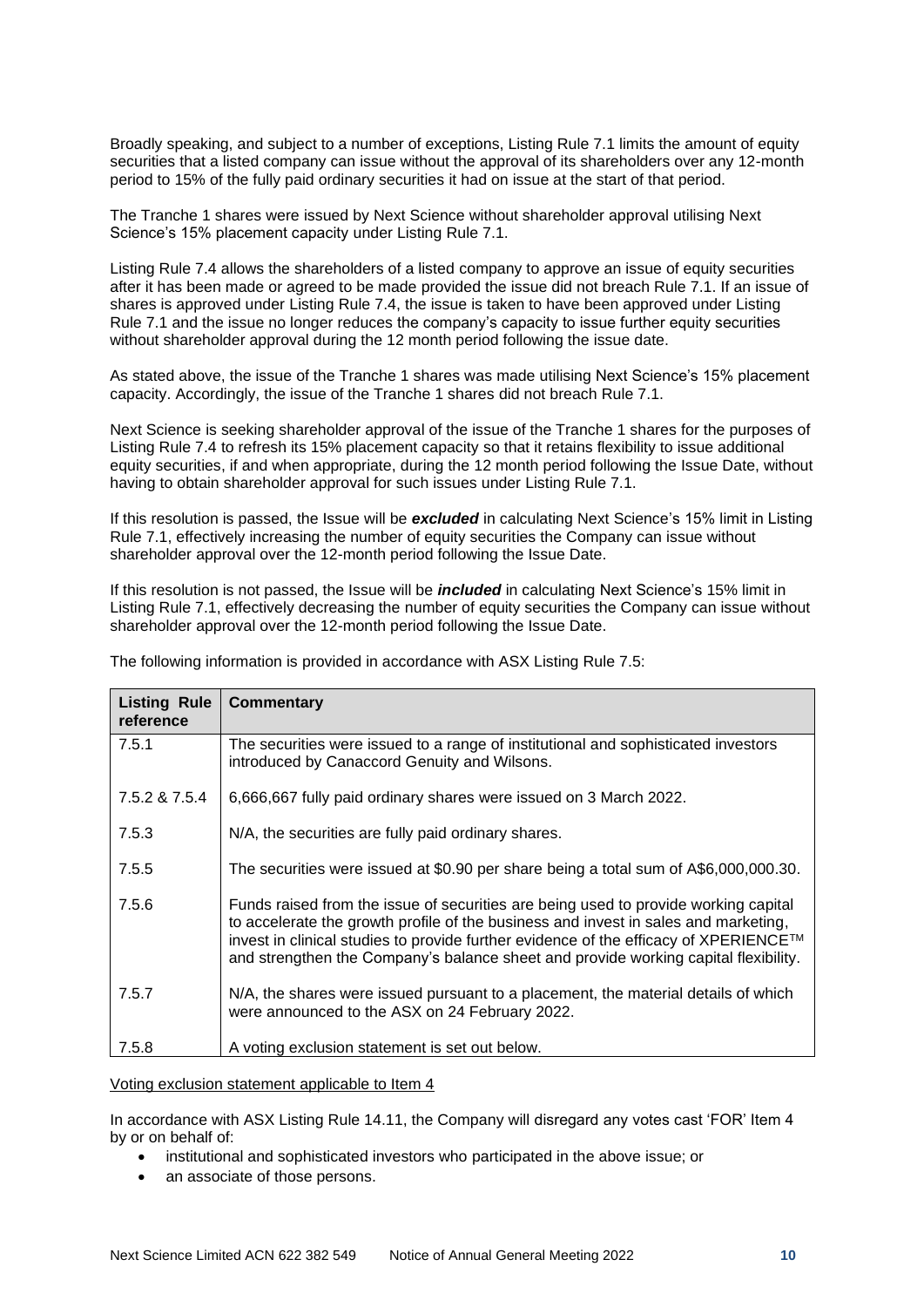However, this does not apply to a vote cast 'FOR' Item 4 by:

- a person as proxy or attorney for a person who is entitled to vote on Item 4, in accordance with directions given to the proxy or attorney to vote on Item 4 in that way; or
- the chair of the meeting as proxy or attorney for a person who is entitled to vote on Item 4, in accordance with a direction given to the chair to vote on Item 4 as the chair decides; or
- a holder acting solely in a nominee, trustee, custodial or other fiduciary capacity on behalf of a beneficiary provided the following conditions are met:
	- $\circ$  the beneficiary provides written confirmation to the holder that the beneficiary is not excluded from voting, and is not an associate of a person excluded from voting, on Item 4; and
	- $\circ$  the holder votes on Item 4 in accordance with directions given by the beneficiary to the holder to vote in that way.

*Board voting recommendation:* The Board unanimously recommends Shareholders vote **FOR** this item.

# **Item 5 Approval to issue shares to Walker Group Holdings Pty Limited**

As detailed under Item 4 above, on 24 February 2022, Next Science announced that it had completed a placement to institutional and sophisticated investors comprising A\$6 million (before costs) (**Tranche 1**) and an additional A\$4 million commitment from major shareholder, Mr. Langley Walker (with completion conditional upon shareholder approval) (**Tranche 2**). The final component of the capital raising announced by Next Science was a share purchase plan (**SPP**) to raise up to an additional A\$5 million.

The issue of shares under Tranche 1 of the placement to institutional and sophisticated investors is the subject of Item 4 above. The issue of shares under Tranche 2 is the subject of this Item 5.

Under Tranche 2, Next Science is proposing to issue 4,444,445 Shares to Walker Group Holdings Pty Limited (the **Proposed New Share Issue**).

ASX Listing Rule 10.11 provides that, unless an exception in ASX Listing Rule 10.12 applies, a listed entity must not issue or agree to issue equity securities to a person who is, or was at any time in the 6 months before the issue or agreement, a substantial (30%+) holder in the entity or to an associate of such a person, unless the entity obtains the approval of its holders of ordinary securities.

Walker Group Holdings Pty Limited and Auckland Trust Company Limited ATF the Second Pacific Master Superannuation Fund have collectively held an interest of more than 30% in Next Science since the date of Next Science's admission to ASX and they have continued to hold an interest of more than 30% in Next Science. Consequently, they are substantial (30%+) holders of Shares within the meaning of ASX Listing Rule 10.11. As Mr Walker is an associate of both these entities, he is also a substantial (30%+) holder of Shares within the meaning of ASX Listing Rule 10.11.

The details of the interests of Walker Group Holdings Pty Limited, Auckland Trust Company Limited ATF the Second Pacific Master Superannuation Fund and Mr Walker in Next Science, as disclosed in Notices of Initial Substantial Holder and Notices of Change of Interests lodged with ASX, are as follows:

| Date of notice | Name of substantial holder                                                                                                                                             | Number of<br>shares over<br>which relevant<br>interest is held | % of issued<br>capital |
|----------------|------------------------------------------------------------------------------------------------------------------------------------------------------------------------|----------------------------------------------------------------|------------------------|
| 21.10.2020     | Walker Group Holdings Pty Limited,<br>Auckland Trust Company Limited as<br>trustee of the Second Pacific Master<br>Superannuation Fund and Langley<br>Alexander Walker | 76,072,938                                                     | 39.53                  |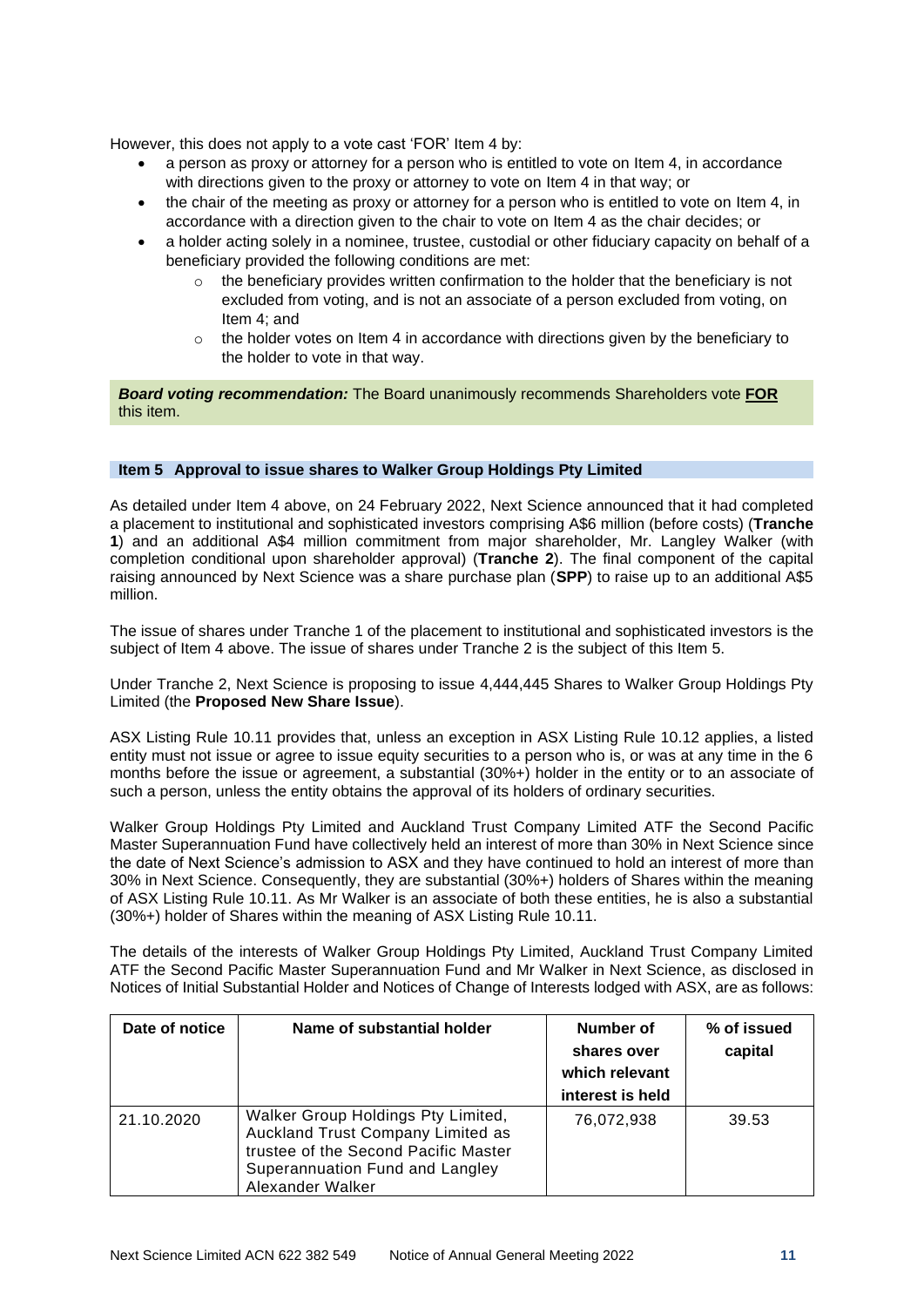Given that Walker Group Holdings Pty Limited is a substantial (30%+) holder of Shares within the meaning of ASX Listing Rule 10.11 and the Proposed New Share Issue does not fall within any of the exceptions in ASX Listing Rule 10.12, the Proposed New Share Issue requires the approval of Shareholders.

Item 5 seeks the required approval of Shareholders to the Proposed New Share Issue for the purposes of ASX Listing Rule 10.11.

If Item 5 is passed, Next Science will be able to proceed with the Proposed New Share Issue and Walker Group Holdings Pty Limited will pay Next Science A\$4 million (or \$0.90 per share) for the Proposed New Share Issue.

ASX Listing Rule 7.1 imposes a 15% cap on the number of equity securities that can be issued by Next Science without approval of Shareholders in any rolling twelve month period. However, pursuant to exception 14 in ASX Listing Rule 7.2, the 15% cap does not apply to an issue of securities made with the approval of shareholders under ASX Listing Rule 10.11.

Accordingly, if Item 5 is passed, the issue of 4,444,445 shares to Walker Group Holdings Pty Limited will not be included in the 15% calculation for the purposes of ASX Listing Rule 7.1.

If Item 5 is not passed, Next Science will not be able to proceed with the Proposed New Share Issue and may need to consider alternative capital raising options.

# **Additional Information**

For the purposes of ASX Listing Rule 10.13, the following additional information is provided for Shareholders.

- If Item 5 is passed, the person to whom the new shares will be issued is Walker Group Holdings Pty Limited.
- ASX Listing Rule 10.11.2 applies to Walker Group Holdings Pty Limited because Walker Group Holdings Pty Limited is a substantial (30%+) holder of Shares within the meaning of ASX Listing Rule 10.11.
- If Item 5 is passed:
	- $\circ$  4,444,445 fully paid ordinary shares in Next Science will be issued to Walker Group Holdings Pty Limited.
	- $\circ$  Next Science expects to issue the 4,444,445 new shares to Walker Group Holdings Pty Limited on or around 30 May 2022 but in any event, not later than 1 month after the date of the AGM (being 27 June 2022).
	- o Walker Group Holdings Pty Limited will pay Next Science \$0.90 per share, being a total sum of A\$4,000,000.50
- The purpose and proposed use of the proceeds from the Proposed New Share Issue is to provide working capital to accelerate the growth profile of the Company's business and invest in sales and marketing, invest in clinical studies to provide further evidence of the efficacy of XPERIENCETM and strengthen the Company's balance sheet and provide working capital flexibility.
- There are no other material terms relating to the proposed New Share Issue.
- A voting exclusion statement is set out below.